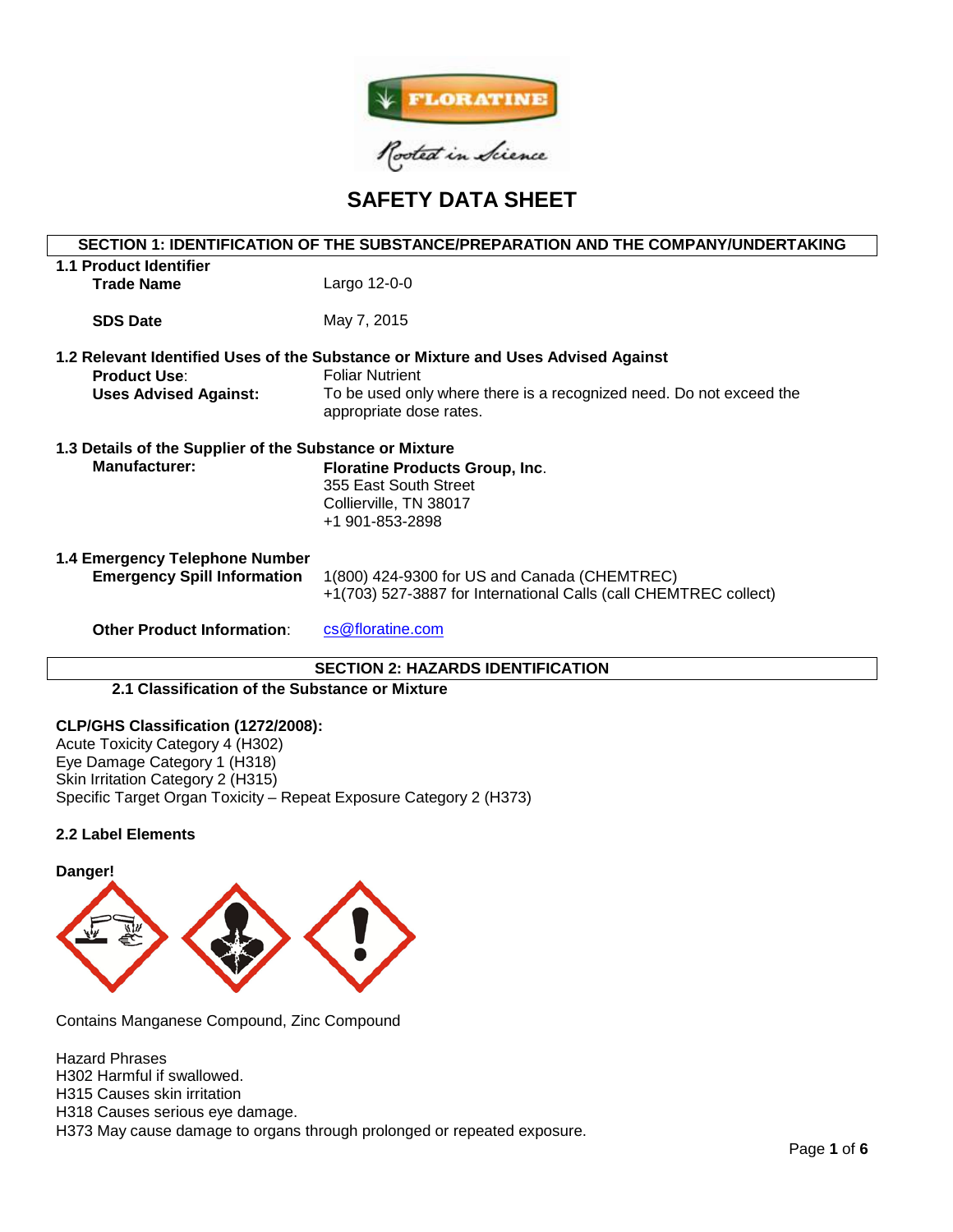Precautionary Phrases:

P260 Do not breathe mist, vapors or spray

P264 Wash thoroughly after handling.

P270 Do not eat, drink or smoke when using this product.

P280 Wear protective gloves, eye protection and face protection.

P301 + P312 IF SWALLOWED: Call a POISON CENTER or doctor if you feel unwell.

P330 Rinse mouth.

P302 + P352 IF ON SKIN: Wash with plenty of soap and water.

P332 + P313 If skin irritation occurs: Get medical attention.

P362 + P364 Take off contaminated clothing and wash it before reuse.

P305 + P351 + P338 IF IN EYES: Rinse cautiously with water for several minutes. Remove contact lenses, if present and easy to do. Continue rinsing.

P310 Immediately call a POISON CENTER or doctor.

P501 Dispose of contents and container in accordance with local and national regulations

# **2.3 Other Hazards:** None

# **SECTION 3: COMPOSITION/INFORMATION ON INGREDIENTS**

| 3.2 Mixtures                                                 |                                                                                     |           |                                                                                           |  |  |  |
|--------------------------------------------------------------|-------------------------------------------------------------------------------------|-----------|-------------------------------------------------------------------------------------------|--|--|--|
| <b>Chemical Name</b>                                         | <b>CAS Number /</b><br><b>EINECS Number /</b><br><b>REACH Reg.</b><br><b>Number</b> | $%$ (w/w) | <b>CLP/GHS Classification</b><br>(1272/2008)                                              |  |  |  |
| Iron Compound                                                | 7720-78-7 /<br>231-753-5                                                            | 20-40%    | Met. Corr. 1 (H290)<br>Acute Tox. 4 (H302)<br>Skin Irrit. 2 (H315)<br>Eye Irrit. 2 (H319) |  |  |  |
| Urea                                                         | $57-13-6/$<br>200-315-5                                                             | 10-30%    | Not hazardous                                                                             |  |  |  |
| Manganese Compound                                           | 7785-87-7 /<br>232-089-9                                                            | $<6\%$    | Eye Dam. 1 (H318)<br><b>STOT RE 2 (H373)</b>                                              |  |  |  |
| Zinc Compound<br>___________________<br>$\sim$ $\sim$ $\sim$ | 7733-02-0 /<br>231-793-3                                                            | $<$ 3%    | Acute Tox. 4 (H302)<br>Eye Dam. 1 (H318)                                                  |  |  |  |

See Section 16 for full text of GHS and EU Classifications.

# **SECTION 4: FIRST AID MEASURES**

# **4.1 Description of First Aid Measures**

*First Aid*

**Eye contact:** In case of contact with eyes, flush immediately with water for at least 15 minutes while lifting the upper and lower lids. Get immediate medical attention.

**Skin contact:** Wash with soap and water. Get medical attention if irritation develops or persists. **Inhalation:** Remove victim to fresh air. Get medical attention if irritation develops or persists.

**Ingestion:** Do not induce vomiting unless directed to do so my medical personnel. If the person is alert, have them rinse their mouth with water and sip one glass of water. Call a poison center or physician for advice. Never give anything my mouth to an unconscious or drowsy person.

# **See Section 11 for more detailed information on health effects.**

**4.2 Most Important symptoms and effects, both acute and delayed:** Causes severe eye irritation or damage. May cause skin irritation. Swallowing may cause nausea and diarrhea. Overexposure to zinc compound has been shown to cause headaches, nausea, vomiting, loss of appetite, abdominal cramps and effects to the heart, liver and kidneys. Prolonged overexposure to manganese compounds may cause headache, apathy, muscle weakness and neurological effects such as euphoria, impulsiveness and insomnia.

**4.3 Indication of any immediate medical attention and special treatment needed**: If eye contact occurs, get immediate medial attention.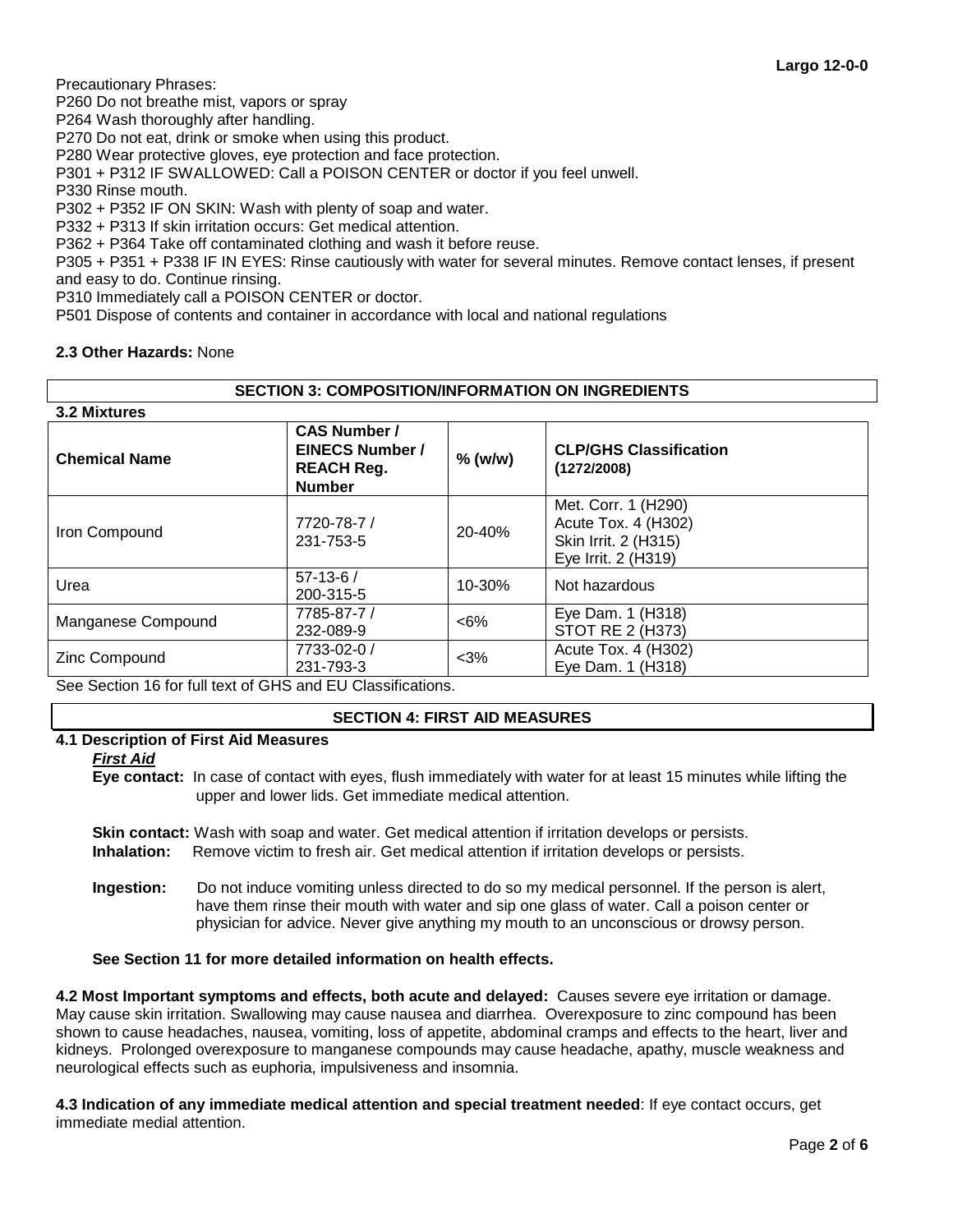# **SECTION 5: FIREFIGHTING MEASURES**

**5.1 Extinguishing Media:** Use media appropriate for the surrounding fire. Cool fire exposed containers with water.

# **5.2 Special Hazards Arising from the Substance or Mixture Unusual Fire and Explosion Hazards:** None **Combustion Products:** Oxides of carbon, sulfur, manganese, zinc and iron.

**5.3 Advice for Fire-Fighters:** Self-contained breathing apparatus and protective clothing should be worn in fighting fires involving chemicals. Determine the need to evacuate or isolate the area according to your local emergency plan. Use water spray to keep fire exposed containers cool.

#### **SECTION 6: ACCIDENTAL RELEASE MEASURES**

**6.1 Personal Precautions, Protective Equipment and Emergency Procedures:**  Wear appropriate protective equipment. Avoid direct contact with spilled material.

# **6.2 Environmental Precautions:**

Prevent entry in storm sewers and waterways. Report spill as required by local and national regulations.

#### **6.3 Methods and Material for Containment and Cleaning Up:**

Collect with an inert absorbent material and place in an appropriate container for disposal. Wash spill site with water. Contain large spills and collect as much liquid as possible into containers for use.

#### **6.4 Reference to Other Sections:**

Refer to Section 8 for personal protective equipment and Section 13 for disposal information.

# **SECTION 7: HANDLING and STORAGE**

# **7.1 Precautions for Safe Handling**:

Prevent contact with eyes. Avoid contact with skin and clothing. Use with adequate ventilation. Use reasonable care in handling. Do not eat, drink or smoke while using product. Wash thoroughly with soap and water after handing.

# **7.2 Conditions for Safe Storage, Including any Incompatibilities**:

Protect containers from physical damage. Keep from freezing. Keep containers closed. Empty containers retain product residues. Follow all SDS precautions in handling empty containers. Store away from food and feed.

# **7.3 Specific end use(s):**

**Industrial uses:** None identified **Professional uses:** Foliar Nutrient

# **SECTION 8: EXPOSURE CONTROLS/PERSONAL PROTECTION**

| 8.1 Control Parameters:<br><b>Chemical Name</b> | <b>US OEL</b>                                                                               | <b>EU IOEL</b>   | UK OEL                     | <b>Biological Limit</b><br>Value |
|-------------------------------------------------|---------------------------------------------------------------------------------------------|------------------|----------------------------|----------------------------------|
| Urea                                            | 10 mg/m3 TWA<br>AIHA WEEL                                                                   | None Established | None Established           | None Established                 |
| Iron Compound                                   | None Established                                                                            | None Established | None Established           | None Established                 |
| Manganese compound                              | $0.2 \text{ mg/m}3 \text{ TWA}$ (as<br>Mn) ACGIH TLV<br>5 mg/m3 Ceiling (as<br>Mn) OSHA PEL | None Established | $0.5$ mg/m3 TWA (as<br>Mn) | None Established                 |
| Zinc compound                                   | None Established                                                                            | None Established | None Established           | None Established                 |

# **8.2 Exposure Controls:**

**Recommended Monitoring Procedures:** None established.

**Appropriate Engineering Controls:** Good outdoor ventilation should be adequate under normal conditions of use.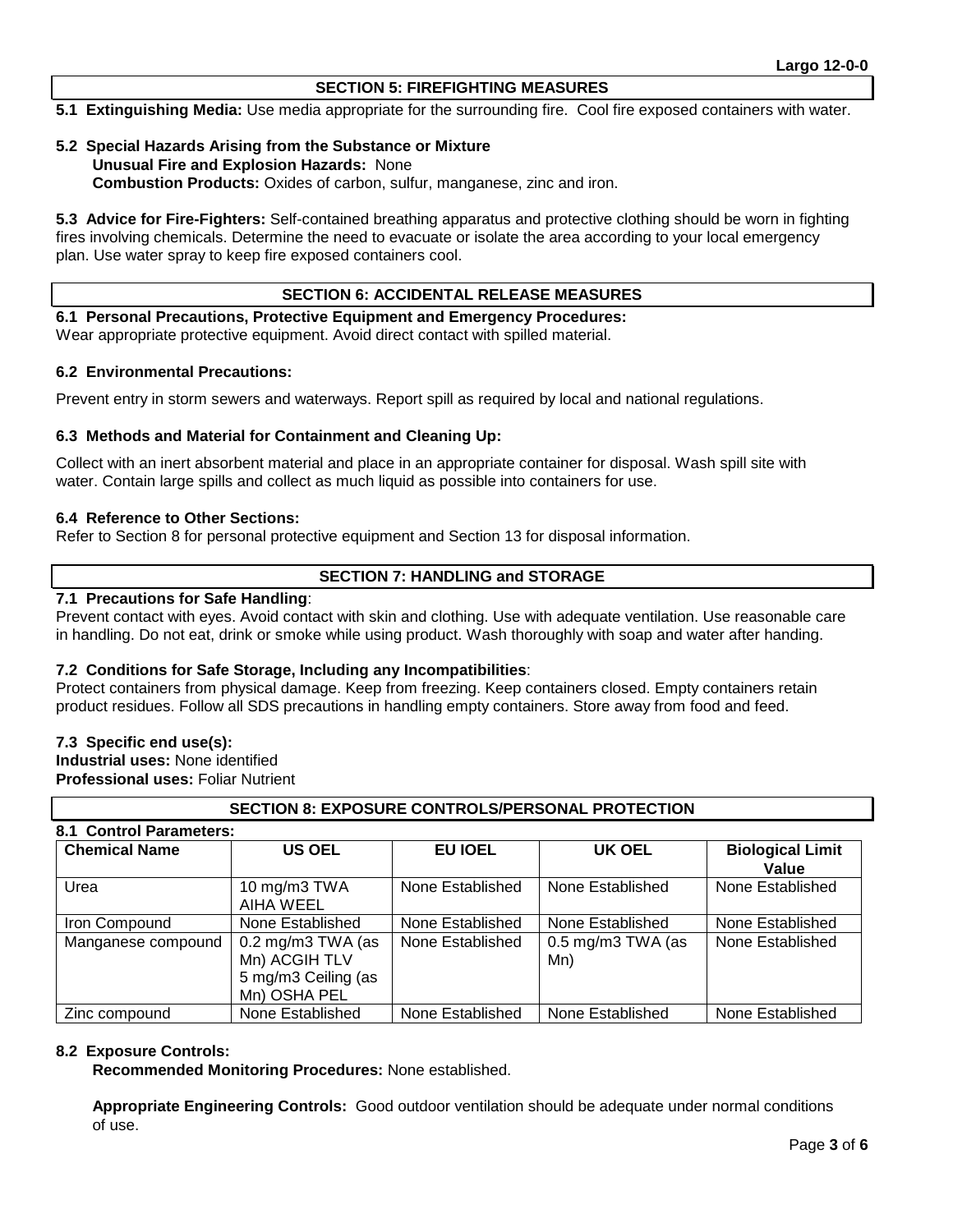# **Personal Protective Measurers**

**Eye/face Protection:** Chemical goggles recommended to prevent eye contact. **Skin Protection:** Impervious clothing is recommended if needed to avoid skin contact. **Hands:** Impervious gloves are recommended if needed to avoid skin contact.

**Respiratory Protection:** None needed under normal use conditions with adequate ventilation. If mists are excessive, an approved particulate respirator can be used. Use respirators in accordance with local and national regulations.

**Other protection:** Suitable washing facilities should be available in the work area.

# **SECTION 9: PHYSICAL and CHEMICAL PROPERTIES**

### **9.1 Information on basic Physical and Chemical Properties**

**Appearance:** Dark Green Liquid **Concernent Codor:** Slight ammonia odor. **Odor Threshold:** Not available **pH: 2.3-3.2 Melting/Freezing Point: Not determined <b>Boiling Point:** 104-110°C<br>**Flash Point: Not flammable <b>Boiling Point: Evaporation Rate:** Not ap **Lower Flammability Limit:** Not applicable **Upper Flammability Limit:** Not applicable **Vapor Density(Air=1):** Not applicable **Relative Density:** 1.34 **Viscosity:** Not applicable **Explosive Properties:** None<br> **Oxidizing Properties:** None **Explosive Constants Constants (H<sub>2</sub>O= 1):** 1 **Molecular Formula:** Mixture **Molecular Weight:** Mixture

**Evaporation Rate: Not applicable Vapor Pressure:** Greater than 1

**Solubility:** Complete **Octanol/Water Partition Coefficient:** Not determined **Autoignition Temperature:** None **Decomposition Temperature:** Not determined **Specific Gravity (H<sub>2</sub>O= 1): 1.34** 

**9.2 Other Information:** None available

# **SECTION 10: STABILITY and REACTIVITY**

**10.1 Reactivity:** Not reactive under normal conditions.

**10.2 Chemical Stability:** Stable.

**10.3 Possibility of Hazardous Reactions:** None known.

**10.4 Conditions to Avoid:** Avoid excessive heat and freezing.

**10.5 Incompatible Materials:** Incompatible with oxidizing agents.

**10.6 Hazardous Decomposition Products:**Decomposition may produce oxides of carbon, sulfur, manganese, zinc & iron.

# **SECTION 11: TOXICOLOGICAL INFORMATION**

# **11.1 Information on Toxicological Effects:**

# **Potential Health Effects:**

**Eye Contact:** Causes irritation with redness, tearing and stinging. Eye damage may occur.

**Skin contact:** Skin contact may cause irritation.

**Inhalation:** Excessive inhalation of dust may cause upper respiratory tract irritation.

**Ingestion:** Swallowing may cause gastrointestinal effects including abdominal cramps, nausea and diarrhea. Overexposure to zinc compound may cause heart, liver and kidney effects.

**Acute toxicity:** No acute toxicity data available for the product. Calculated ATE for the mixture: Oral 989 mg/kg Manganese Compound: Oral rat LD50 2150 mg/kg, Inhalation rat LC50 >4.45 mg/L/4 hr, Zinc Compound: Oral rat LD50 1710 mg/kg; Dermal rat LD50 >2000 mg/kg Iron Compound: Oral rat LD50 319 mg/kg; Dermal rat LD50 >2000 mg/kg Urea: Oral rat LD50: 8471 mg/kg

**Skin corrosion/irritation:** Manganese compound is not irritating based on data from structurally similar chemicals. Zinc compound and Iron compound are irritating to rabbit skin. Urea is not irritating to rabbit skin.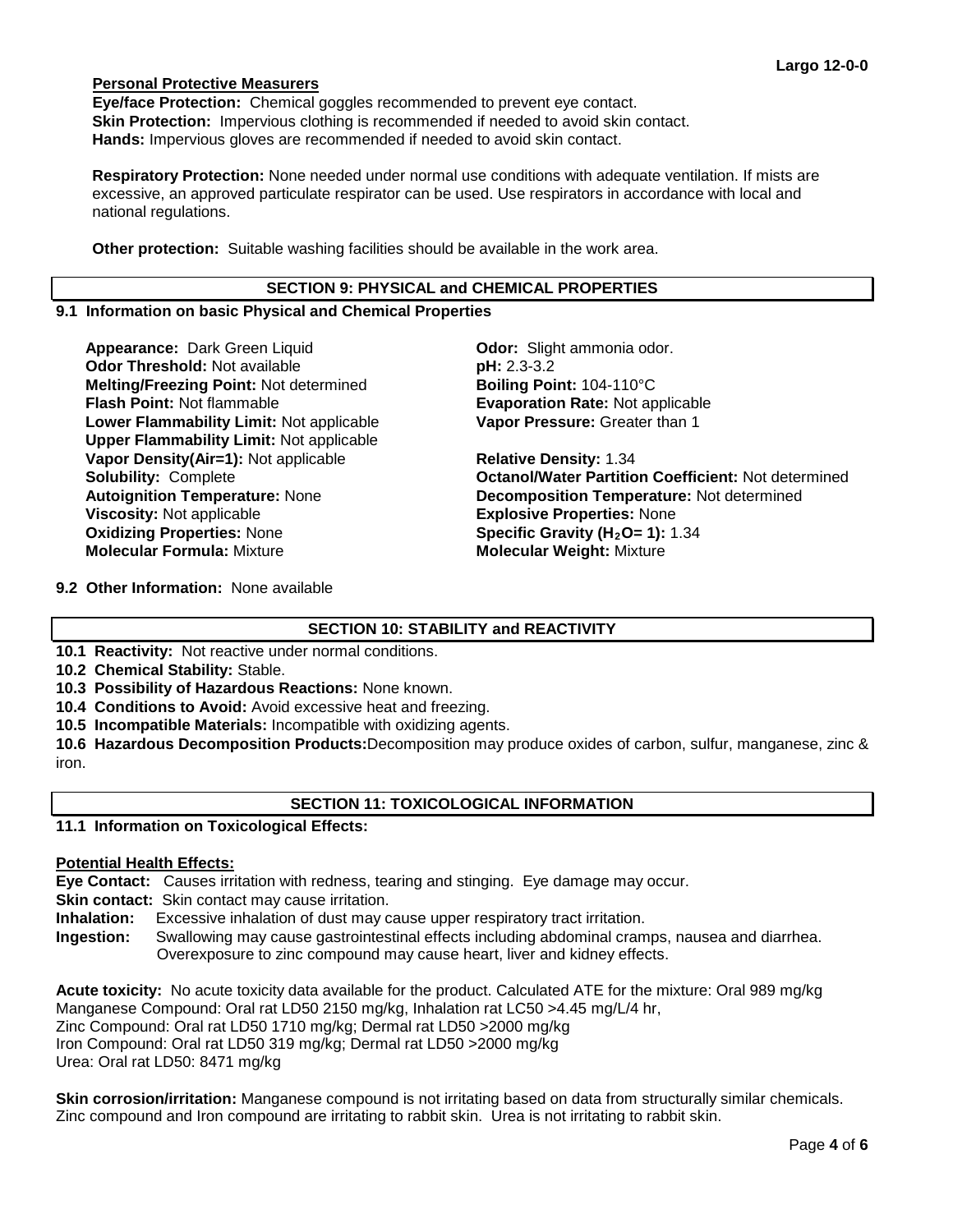**Eye damage/ irritation:** Manganese compound has been shown to cause irreversible eye irritation in rabbit eyes. Zinc compound is highly irritating to rabbit eyes. Iron compound is not irritating to rabbit eyes. Urea is slightly irritating to rabbit eyes.

**Respiratory Irritation:** No data available. Expected to cause only temporary irritation. **Respiratory Sensitization:** No data available.

**Skin Sensitization:** Zinc compound and Iron compound were negative in a mouse local lymph node assay.

**Germ Cell Mutagenicity:** Manganese compound was negative in an in vitro mammalian chromosome aberration test with a structurally similar material. Iron compound was negative in an in vitro mammalian chromosome aberration test and in an in vivo chromosome aberration assay. Zinc compound was negative in an in vitro gene mutation assay, AMES test and in vivo chromosome aberration assay.

**Carcinogenicity:** No data available. None of the components of this product are listed as carcinogens by IARC **Reproductive Toxicity:** Zinc compound was administered to mice at days 6-15 of gestation. No maternal or developmental toxicity was observed at the highest dosage. NOEAL 30 mg/kg.

# **Specific Target Organ Toxicity**:

Single Exposure: Overexposure to zinc compound has been shown to cause headaches, nausea, vomiting, loss of appetite, abdominal cramps and effects to the heart, liver and kidneys.

Repeat Exposure: Overexposure to manganese compounds have been shown to cause headache, apathy, muscle weakness and neurological effects such as euphoria, impulsiveness and insomnia.

# **SECTION 12: ECOLOGICAL INFORMATION**

**12.1 Toxicity:** No toxicity data available for the product.

Manganese Compound: 48 hr LC50 daphnia magna 6.8 mg/L, 72 hr LC50 Desmodesmus subspicatus 61 mg/L Zinc Compound: 96 hr LC50 Pimephales promelas 330 ug/L; 48 hr LC50 daphnia magna 259 ug/L Iron Compound: No toxicity data available Urea: 24 hr EC50 daphnia magna 10000 mg/L

**12.2 Persistence and degradability:** Biodegradation is not applicable to inorganic substances such as zinc compound, manganese compound and Iron compound.

- **12.3 Bioaccumulative Potential:** No data available.
- **12.4 Mobility in Soil:** In the soil, product follows natural cycle to provide plant nutrients.
- **12.5 Results of PVT and vPvB assessment:** Not required.
- **12.6 Other Adverse Effects:** No data available.

# **SECTION 13: DISPOSAL CONSIDERATIONS**

# **13.1 Waste Treatment Methods:**

Dispose in accordance with local/ and national regulations.

| <b>SECTION 14: TRANSPORTATION INFORMATION</b> |                |                                                                                              |                                   |                          |                                                |
|-----------------------------------------------|----------------|----------------------------------------------------------------------------------------------|-----------------------------------|--------------------------|------------------------------------------------|
|                                               | 14.1 UN Number | 14.2 UN Proper Shipping Name                                                                 | 14.3<br><b>Hazard</b><br>Class(s) | 14.4<br>Packing<br>Group | 14.5<br><b>Environmental</b><br><b>Hazards</b> |
| <b>US DOT</b>                                 | None           | Not Regulated                                                                                |                                   |                          |                                                |
| <b>IMDG</b>                                   | <b>UN3077</b>  | <b>Environmentally Hazardous</b><br>Substance, n.o.s. (zinc compound,<br>manganese compound) |                                   | III                      | Yes                                            |
| <b>IATA/ICAO</b>                              | <b>UN3077</b>  | <b>Environmentally Hazardous</b><br>Substance, n.o.s. (zinc compound,<br>manganese compound) | q                                 | III                      | Yes                                            |